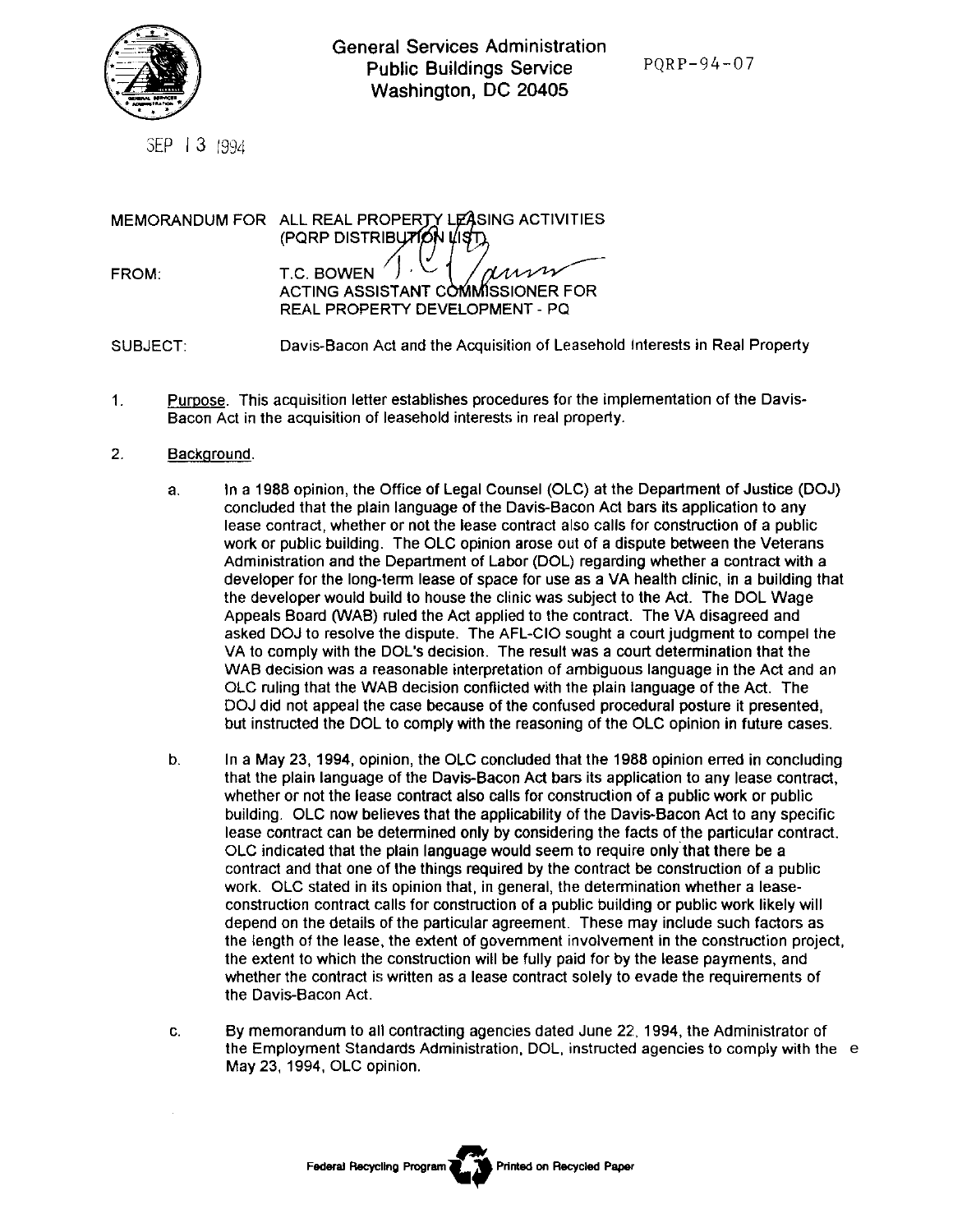# 3. Effective Date/Expiration Date.

- a, Subject to the criteria prescribed in Paragraph 6, these procedures are effective for solicitations for offers (SFOs) having closing dates for receipt of proposals or best and final offers on or after June 22, 1994.
- b. This acquisition letter will expire in 12 months, unless otherwise extended or cancelled.
- 4. Cancellation. None.
- 5. Applicability. All real property leasing activities.
- 6. Instructions/Procedures.
	- a. SFO Paragraph. Contracting Officers shall include the paragraph entitled "Labor Standards (AUG 1994)" (Attachment 1) in standard and small lease SFOs when the delivery schedules of such SFOs are long enough to permit satisfaction of the SFO requirements through construction of a building.
	- b. Miscellaneous Labor Clauses. Contracting Officers shall include the clauses set forth in in the attachment entitled "Miscellaneous Labor Clauses" (Attachment 2) in SFOs which include the "Labor Standards (AUG 1994)" paragraph prescribed above in paragraph "a."
	- c. Wage Determinations. Contracting Officers shall include a copy of the appropriate Department of Labor wage determination for the applicable geographical area in SFOs which include the "Labor Standards (AUG 1994)" paragraph prescribed above in paragraph 'a" and the "Miscellaneous Labor Clauses" prescribed in paragraph "b."

Contracting Officers should review FAR 22.404 through 22.404-11 for information and instructions on Davis-Bacon Act wage determinations including information on the types of wage determinations, procedures for requesting wage determinations, modifications of wage determinations, etc. It is important to note that general wage determinations are published weekly in a Government Printing Office (GPO) document entitled "General Wage Determinations Issued Under the Davis-Bacon and Related Acts." The wage determination selected and incorporated into an SFO may change before the contract is the awarded. Modifications to general wage determinations are effective upon publication and SFOs must be amended to reflect the modified wage determination if an award has has not been made. Therefore, Contracting Officers should check to be sure the wage determination in the SFO is current before requesting best and final offers. If it has been been modified, the modified wage determination should be included by amendment to the SFO when requesting best and final offers.

In addition to using the GPO publication, Contracting Officers may obtain general wage ge determinations by accessing the GSA Acquisition Information Network bulletin board on on (816)926-3387.

d. Regions may update the August 1994 CD-ROM SFOs to reflect these paragraph additions by following procedures identified in the Standard SFO Workbook. The "Labor Standards" paragraph and the "Miscellaneous Labor Clauses" shall be included at the end of the SFO section entitled "Summary" and "Miscellaneous," respectively. The CD-ROM version to be issued in February 1995 will include these paragraph additions.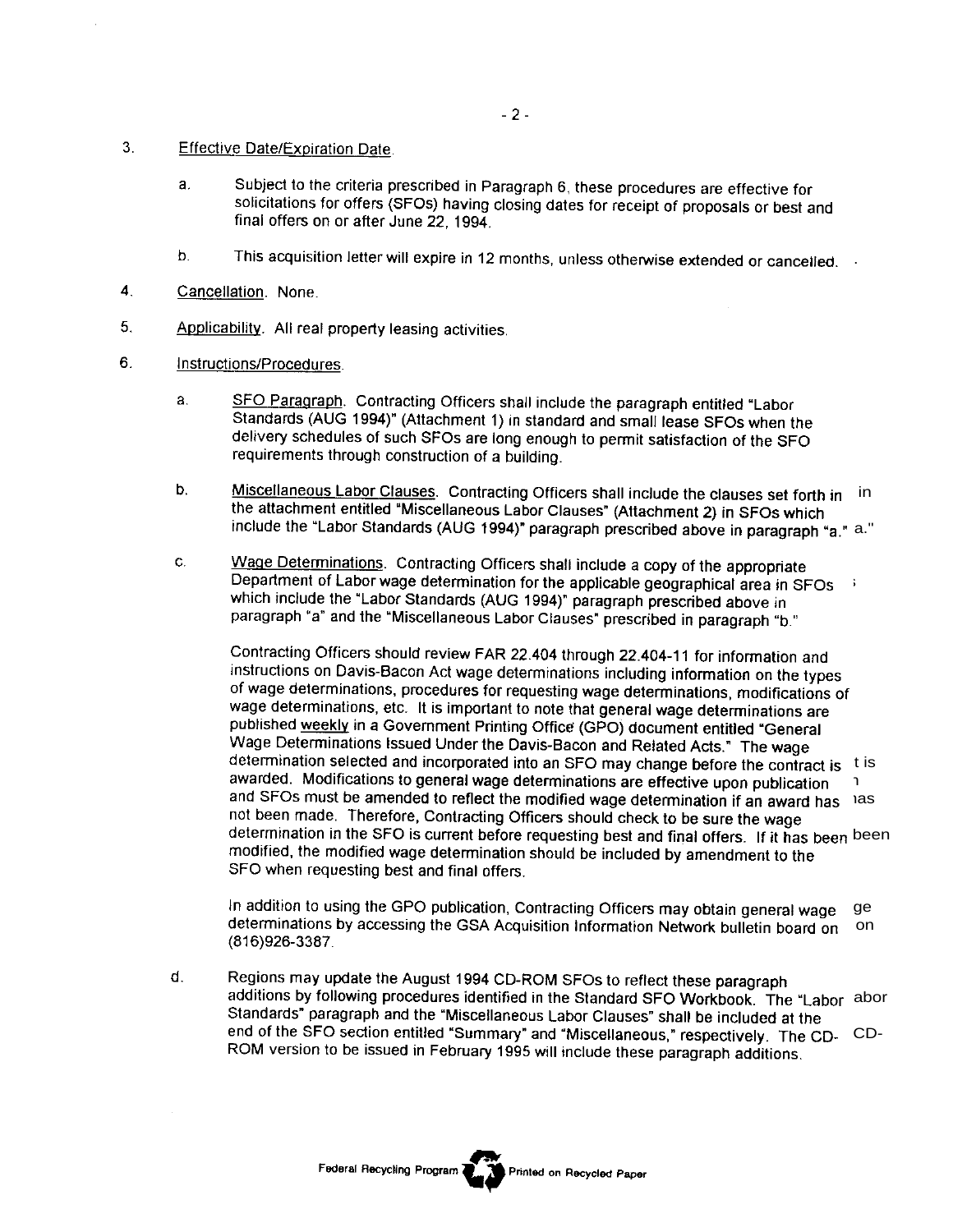- e. The "Labor Standards" paragraph and the "Miscellaneous Labor Clauses" will be provided, in the form of a floppy disk, under separate cover to GSA Real Estate activities and other Federal agencies upon request.
- f. Additional guidance concerning contract administration matters will be forthcoming.

## Attachments

 $\bar{z}$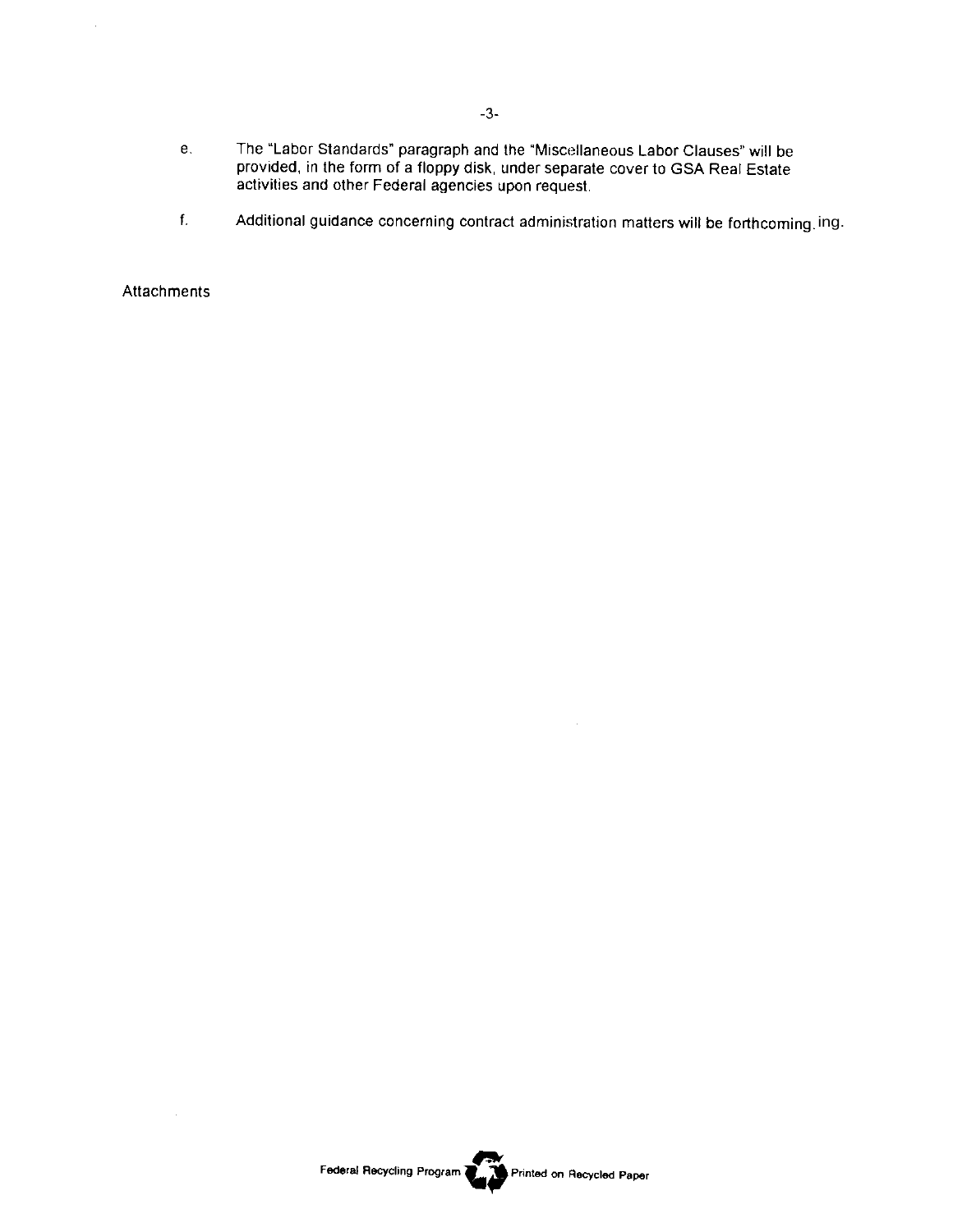## ATTACHMENT 1

#### **LABOR STANDARDS (AUG 1994)**

 $\ddot{\phantom{a}}$ 

If an offeror proposes to satisfy the requirements of this Solicitation for Offers through the construction of a new building or the complete rehabilitation or reconstruction of an existing building, and where the Government will be the sole or predominant tenant such that any other use of the building will be functionally or quantitatively incidental to the Government's use and occupancy, the following Federal Acquisition Regulation clauses shall apply to work performed in preparation for occupancy and use of the building by the United States:

52.222-4 Contract Work Hours and Safety Standards Act - Overtime Compensation

52.222-6 Davis-Bacon Act

- 52.222-7 Withholding of Funds
- 52.222-8 Payrolls and Basic Records
- 52.222-9 Apprentices and Trainees
- 52.222-10 Compliance with Copeland Act Requirements
- 52.222-11 Subcontracts (Labor Standards)
- 52.222-12 Contract Termination-Debarment
- 52.222-13 Compliance with Davis-Bacon and Related Act Regulations
- 52.222-14 Disputes Concerning Labor Standards
- 52.222-15 Certification of Eligibility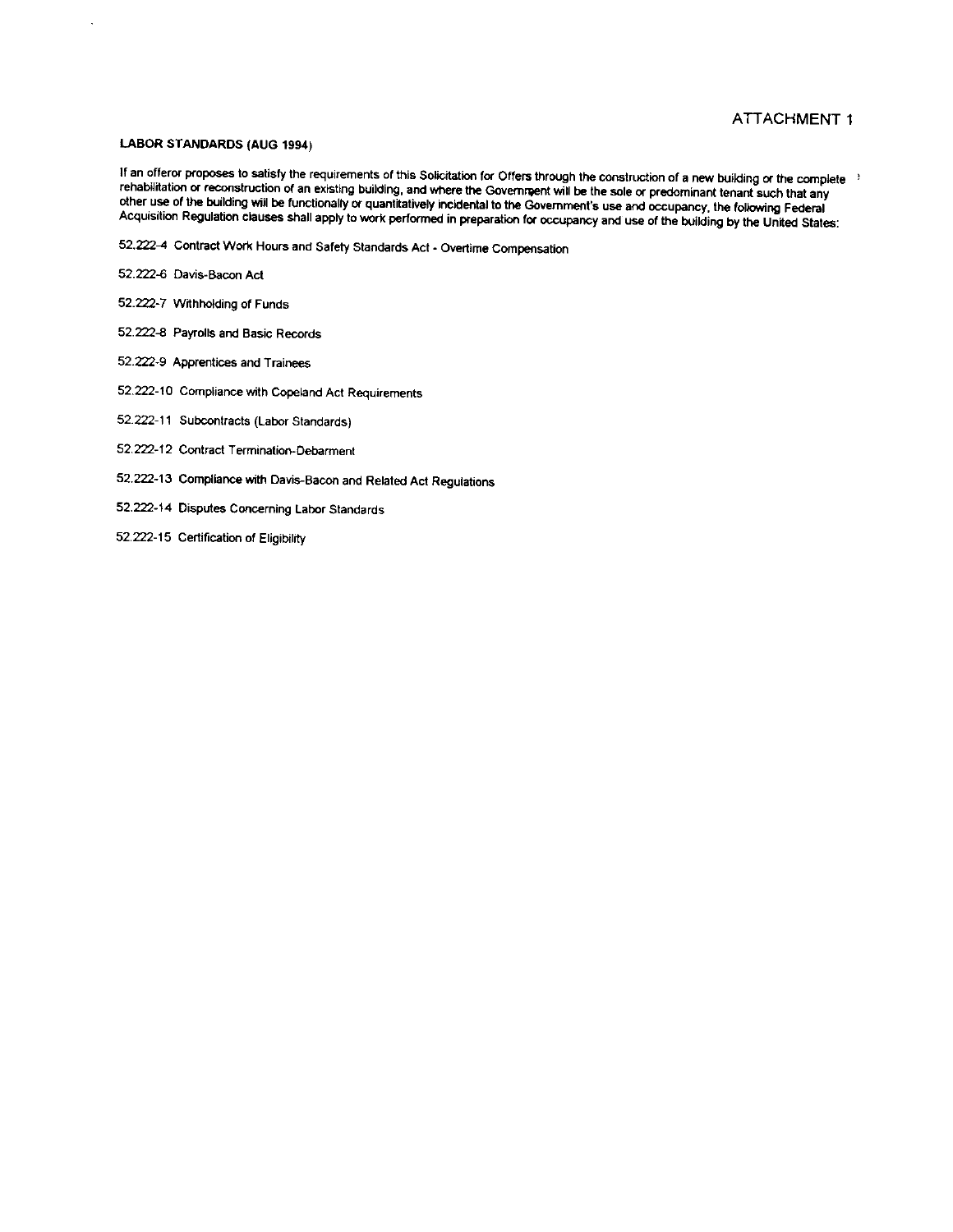#### **MISCELLANEOUS LABOR CLAUSES**

# 1. **52.222-4 CONTRACT WORK HOURS AND SAFETY STANDARDS ACT—OVERTIME COMPENSATION (MAR 1986)**

- **(a) Overtime requirements. No Contractor or subcontractor contracting for any part of the contract work which may require or involve the employment of laborers or mechanics (see Federal Acquisition Regulation (FAR) 22.300) shall require or permit any such laborers or mechanics in any workweek in which the individual is employed on such work to work in excess of 40** hours in such workweek unless such laborer or mechanic receives compensation at a rate not less than 1 1/<sub>2</sub> times the basic **rate of pay for all hours worked in excess of 40 hours in such workweek.**
- (b) **Violation; liability for unpaid wages; liquidated damages.** In the event of any **violation of the provisions set forth in paragraph (a) of this clause, the Contractor and any subcontractor responsible therefor shall be liable for the unpaid wages. In addition, such Contractor and subcontractor shall be liable to the United States (in the case of work done under contract for the** District of Columbia or a territory, to such District or to such territory), for liquidated damages. Such liquidated damages shall all **be computed with respect to each individual laborer or mechanic employed in violation of the provisions set forth in paragraph (a) of this clause in the sum of \$10 for each calendar day on which such individual was required or permitted to work in excess of the standard workweek** of 40 hours without payment of the overtime wages required by provisions set forth in paragraph (a) of this clause.
- (c) **Withholding for unpaid wages and liquidated damages.** The Contracting Officer shall upon his or her own action or upon written request of an authorized representative of the Department of Labor withhold or cause to be withheld, from any moneys payable on account of work performed by the Contractor or subcontractor under any such contract or any other Federal contract with the same Prime Contractor, or any other Federally-assisted contract subject to the Contract Work Hours and Safety Standards Act which is held by the same Prime Contractor, such sums as may be determined to be necessary to satisfy any liabilities of such Contractor or subcontractor for unpaid wages and liquidated damages as provided in the provisions set forth in paragraph (b) of this clause.
- (d) **Payrolls and basic records.**
	- (1) The Contractor or subcontractor shall maintain payrolls and basic payroll records during the course of contract work and shall preserve them for a period of 3 years from the completion of the contract for all laborers and mechanics working on the contract. Such records shall contain the name and address of each such employee, social security number, correct classifications, hourly rates of wages paid, daily and weekly number of hours worked, deductions made, and actual wages paid. Nothing in this paragraph shall require the duplication of records required to be maintained for construction work by Department of Labor regulations at 29 CFR 5.5(a)(3) implementing the Davis-Bacon Act.
	- (2) The records to be maintained under paragraph (d)(1) of this clause shall be made available by the Contractor or subcontractor for inspection, copying, or transcription by authorized representatives of the Contracting Officer or the Department of Labor. The Contractor or subcontractor shall permit such representatives to interview employees during working hours on the job.
- (e) **Subcontracts.** The Contractor or subcontractor shall insert in any subcontracts the provisions set forth in paragraphs (a) through (e) of this clause and also a clause requiring the subcontractors to include these provisions in any lower tier subcontracts. The Prime Contractor shall be responsible for compliance by any subcontractor or lower tier subcontractor with the provisions set forth in paragraphs (a) through (e) of this clause.

#### **2. 52.222-6 DAVIS-BACON ACT (NOV 1992)**

**(a) All laborers and mechanics employed or working upon the site of the work will be paid unconditionally and not less often than once a week, and without subsequent deduction or rebate on any account (except such payroll deductions as are permitted by regulations issued by the Secretary of Labor under the Copeland Act (29 CFR Part 3)), the full amount of wages and bona fide fringe benefits (or cash equivalents thereof) due at time of payment computed at rates not less than those contained in the wage determination of the Secretary of Labor which is attached hereto and made a part hereof, regardless of any contractual relationship which may be alleged to exist between the Contractor and such laborers and mechanics. Contributions made or costs reasonably anticipated for bona tide fringe benefits under section** 1(b)(2) of **the Davis-Bacon Act on behalf of laborers or mechanics are considered wages paid to such laborers or mechanics, subject to the provisions of paragraph (d) of this clause; also, regular contributions made or costs incurred for more than a weekly period (but not less often than quarterly) under plans, funds, or programs which cover the particular weekly period, are deemed to be constructively made or incurred during such period. Such laborers and mechanics shall be paid not less than the appropriate wage rate and fringe benefits in the wage determination for the classification of work actually performed, without regard to skill, except as provided in the clause entitled Apprentices and Trainees. Laborers or mechanics performing work in more than one classification may be compensated at the rate specified for each classification for the time actually worked** therein; provided, that the employers payroll records accurately set forth the time spent in each classification in which work is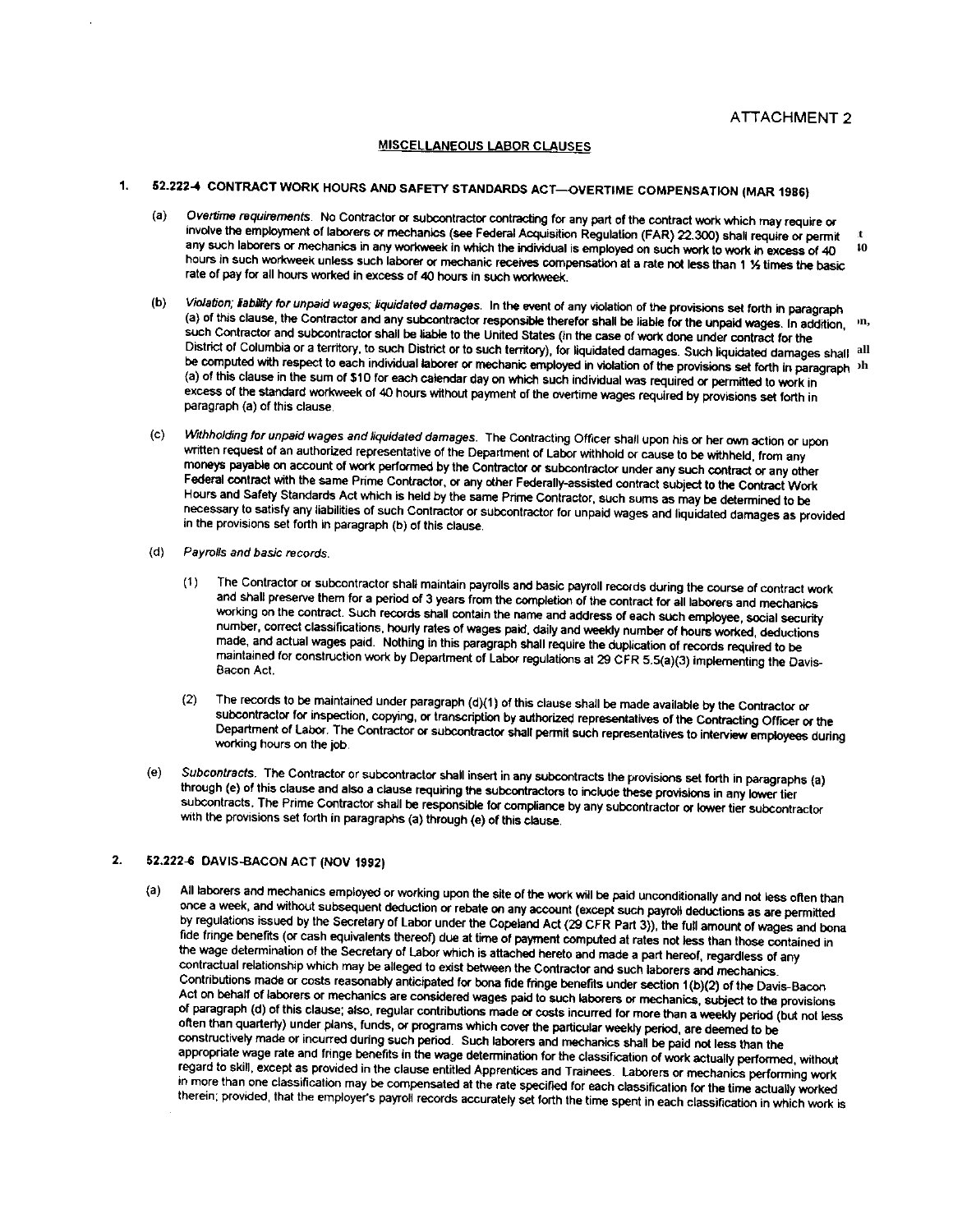performed. The wage determination (including any additional classifications and wage rates conformed under paragraph (b) of this clause) and the Davis-Bacon poster (WH-1321) shall be posted at all times by the Contractor and its subcontractors at the site of the work in a prominent and accessible place where it can be easily seen by the workers.

- (b) (1) The Contracting Officer shall require that any class of laborers or mechanics, including helpers, which is not listed in the wage determination and which is to be employed under the contract shall be classified in conformance with the wage determination. The Contracting Officer shall approve an additional classification and wage rate and fringe benefits therefor only when all the following criteria have been met:
	- (i) Except with respect to helpers, as defined in Section 22.401 of the Federal Acquisition Regulation, the work to be performed by the classification requested is not performed by a classification in the wage determination.
	- (ii) The classification is utilized in the area by the construction industry.
	- (iii) The proposed wage rate, including any bona fide fringe benefits, bears a reasonable relationship to the wage rates contained in the wage determination.
	- (iv) With respect to helpers, such a classification prevails in the area in which the work is performed.
	- (2) If the Contractor and the laborers and mechanics to be employed in the classification (if known), or their representatives, and the Contracting Officer agree on the classification and wage rate (including the amount designated for fringe benefits, where appropriate), a report of the action taken shall be sent by the Contracting Officer to the Administrator of the Wage and Hour Division, Employment Standards Administration, U.S. Department of Labor, Washington, DC 20210. The Administrator or an authorized representative will approve, modify, or disapprove every additional classification action within 30 days of receipt and so advise the Contracting Officer or will notify the Contracting Officer within the 30-day period that additional time is necessary.
	- (3) In the event the Contractor, the laborers or mechanics to be employed in the classification, or their representatives, and the Contracting Officer do not agree on the proposed classification and wage rate (including the amount designated for fringe benefits, where appropriate), the Contracting Officer shall refer the questions, including the views of all interested parties and the recommendation of the Contracting Officer, to the Administrator of the Wage and Hour Division for determination. The Administrator, or an authorized representative, will issue a determination within 30 days of receipt and so advise the Contracting Officer or will notify the Contracting Officer within the 30-day period that additional time is necessary.
	- (4) The wage rate (including fringe benefits, where appropriate) determined pursuant to subparagraphs (b)(2) and (b)(3) of this clause shall be paid to all workers performing work in the classification under this contract from the first day on which work is performed in the classification.
- (c) Whenever the minimum wage rate prescribed in the contract for a class of laborers or mechanics includes a fringe benefit which is not expressed as an hourly rate, the Contractor shall either pay the benefit as stated in the wage determination or shall pay another bona fide fringe benefit or an hourly cash equivalent thereof.
- (d) If the Contractor does not make payments to a trustee or other third person, the Contractor may consider as part of the wages of any laborer or mechanic the amount of any costs reasonably anticipated in providing bona fide fringe benefits under a plan or program; provided, that the Secretary of Labor has found, upon the written request of the Contractor, that the applicable standards of the Davis-Bacon Act have been met. The Secretary of Labor may require the Contractor to set aside in a separate account assets for the meeting of obligations under the plan or program.

## **3. 52.222-7 WITHHOLDING OF FUNDS (FEB 1988)**

The Contracting Officer shall, upon his or her own action or upon written request of an authorized representative of the Department of Labor, withhold or cause to be withheld from the Contractor under this contract or any other Federal contract with the same Prime Contractor, or any other Federally assisted contract subject to Davis-Bacon prevailing wage requirements, which is held by the same Prime Contractor, so much of the accrued payments or advances as may be considered necessary to pay laborers and mechanics, including apprentices, trainees, and helpers, employed by the Contractor or any subcontractor the full amount of wages required by the contract. In the event of failure to pay any laborer or mechanic, including any apprentice, trainee, or helper, employed or working on the site of the work, all or part of the wages required by the contract, the Contracting Officer may, after written notice to the Contractor, take such action as may be necessary to cause the suspension of any further payment, advance, or guarantee of funds until such violations have ceased.

## **4. 52.222-8 PAYROLLS AND BASIC RECORDS (FEB 1988)**

(a) Payrolls and basic records relating thereto shall be maintained by the Contractor during the course of the work and preserved for a period of 3 years thereafter for all laborers and mechanics working at the site of the work. Such records shall contain the name, address, and social security number of each such worker, his or her correct classification, hourly rates of wages paid (including rates of contributions or costs anticipated for bona fide fringe benefits or cash equivalents thereof of the types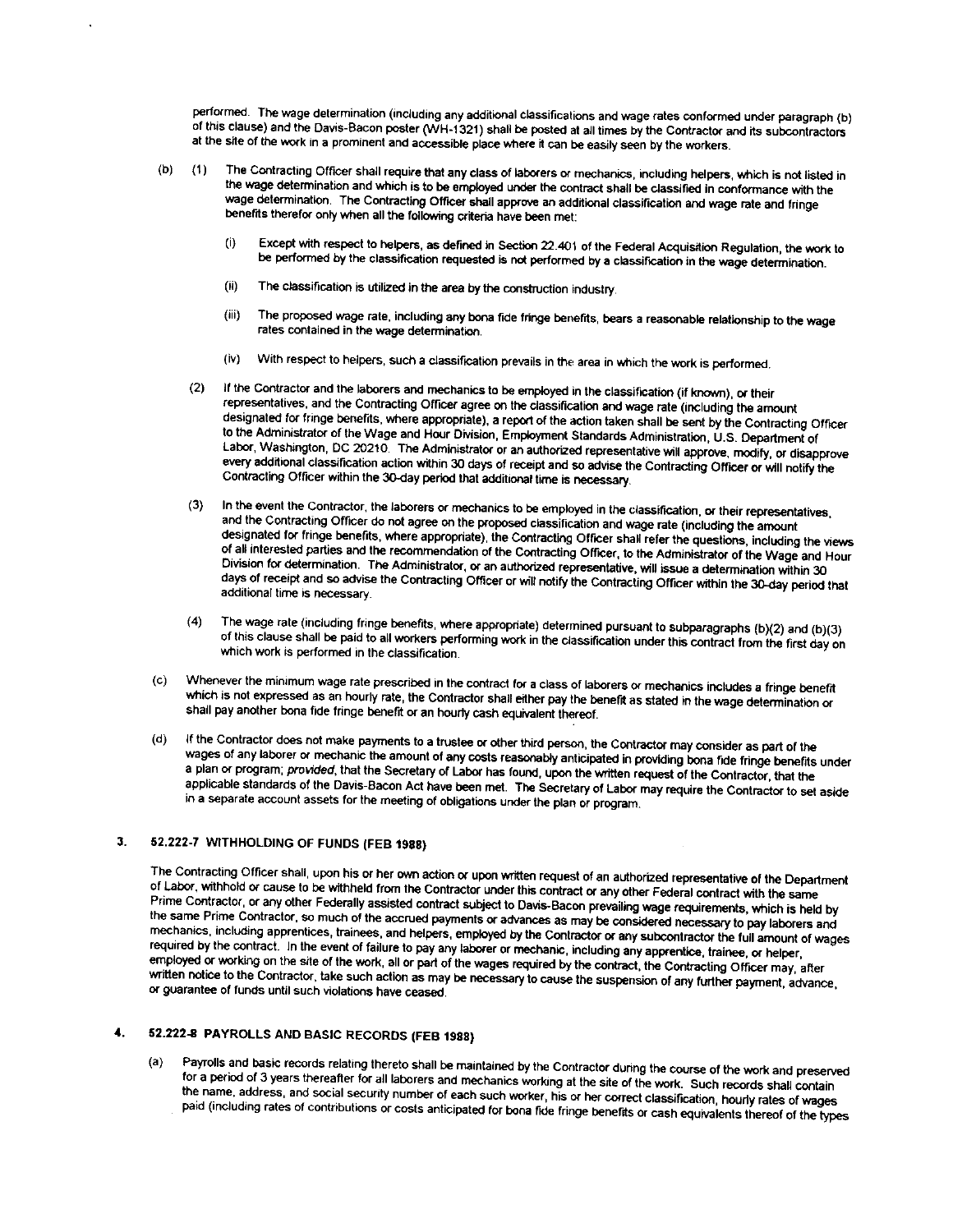described in section 1(b)(2)(B) of the Davis-Bacon Act), daily and weekly number of hours worked, deductions made, and actual wages paid. Whenever the Secretary of Labor has found, under paragraph (d) of the clause entitled Davis-Bacon Act, that the wages of any laborer or mechanic include the amount of any costs reasonably anticipated in providing benefits under a plan or program described in section 1(b)(2)(B) of the Davis-Bacon Act, the Contractor shall maintain records which show that the commitment to provide such benefits is enforceable, that the plan or program is financially responsible, and that the plan or program has been communicated in writing to the laborers or mechanics affected, and records which show the costs anticipated or the actual cost incurred in providing such benefits. Contractors employing apprentices or trainees under approved programs shall maintain written evidence of the registration of apprenticeship programs and certification of trainee programs, the registration of the apprentices and trainees, and the ratios and wage rates prescribed in the applicable programs.

- (b) (1) The Contractor shall submit weekly for each week in which any contract work is performed a copy of all payrolls to the Contracting Officer. The payrolls submitted shall set out accurately and completely all of the information required to be maintained under paragraph (a) of this clause. This information may be submitted in any form desired. Optional Form WH-347 (Federal Stock Number 029-005-00014-1) is available for this purpose and may be purchased from the Superintendent of Documents, U.S. Government Printing Office, Washington, DC 20402. The Prime Contractor is responsible for the submission of copies of payrolls by all subcontractors.
	- (2) Each payroll submitted shall be accompanied by a "Statement of Compliance," signed by the Contractor or subcontractor or his or her agent who pays or supervises the payment of the persons employed under the contract and shall certify-
		- (i) That the payroll for the payroll period contains the information required to be maintained under paragraph (a) of this clause and that such information is correct and complete;
		- (ii) That each laborer or mechanic (including each helper, apprentice, and trainee) employed on the contract during the payroll period has been paid the full weekly wages earned, without rebate, either directly or indirectly, and that no deductions have been made either directly or indirectly from the full wages earned, other than permissible deductions as set forth in the Regulations, 29 CFR Part 3; and
		- (iii) That each laborer or mechanic has been paid not less than the applicable wage rates and fringe benefits or cash equivalents for the classification of work performed, as specified in the applicable wage determination incorporated into the contract.
	- (3) The weekly submission of a properly executed certification set forth on the reverse side of Optional Form WH-347 shall satisfy the requirement for submission of the "Statement of Compliance" required by subparagraph (b)(2) of this clause.
	- (4) The falsification of any of the certifications in this clause may subject the Contractor or subcontractor to civil or criminal prosecution under Section 1001 of Title 18 and Section 3729 of Title 31 of the United States Code.
- (c) The Contractor or subcontractor shall make the records required under paragraph (a) of this clause available for inspection, copying, or transcription by the Contracting Officer or authorized **represeilatives** of the Contracting Officer or the Department of Labor. The Contractor or subcontractor shall permit the Contracting Officer or representatives of the Contracting Officer or the Department of Labor to interview employees during working hours on the job. If the Contractor or subcontractor fails to submit required records or to make them available, the Contracting Officer may, after written notice to **the** Contractor, take such action as may be necessary to cause the suspension of any further payment. Furthermore, failure to submit the required records upon request or to make such records available may be grounds for debarment action pursuant to 29 CFR 5.12.

## **5. 52.222-9 APPRENTICES AND TRAINEES (FED 1988)**

(a) **Apprentices.** Apprentices will be permitted to work at less than the predetermined rate for the work they performed when they are employed pursuant to and individually registered in a bona fide apprenticeship program registered with the U.S. Department of Labor, Employment and Training Administration, Bureau of Apprenticeship and Training, or with a State Apprenticeship Agency recognized by the Bureau, or if a person is employed in his or her first 90 days of probationary employment as an apprentice in such an apprenticeship program, who is not individually registered in the program, but who has **been** certified by the Bureau of Apprenticeship and Training or a State Apprenticeship Agency (where appropriate) to be eligible for probationary employment as an apprentice. The allowable ratio of apprentices to journeymen on the job site in any craft classification shall not be greater than the ratio permitted to the Contractor as to the entire work force under the registered program. Any worker listed on a payroll at an apprentice wage rate, who is not registered or otherwise employed as stated in this paragraph, shall be paid not less than the applicable wage determination for the classification of work actually performed. In addition, any apprentice performing work on the fob site in excess of the ratio permitted under the registered program shall be paid not less than the applicable wage rate on the wage determination for the work actually performed. Where a contractor is performing construction on a project in a locality other than that in which its program is registered, the ratios and wage rates (expressed in percentages of the journeyman's hourly rate) specified in the Contractor's or subcontractor's registered program shall be observed. Every apprentice must be paid at not less than the rate specified in the registered program for the apprentice's level of progress, expressed as a percentage of the journeyman hourly rate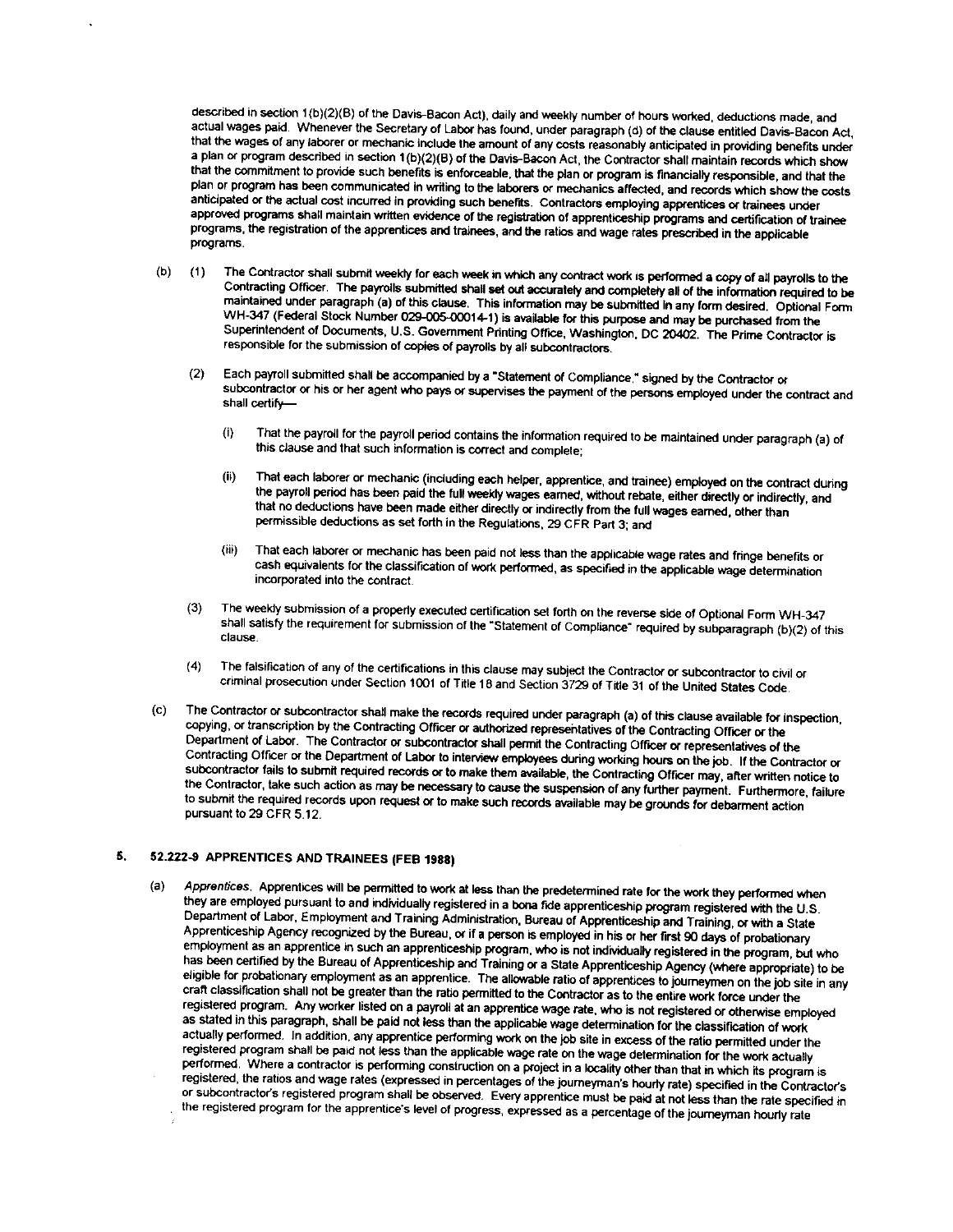specified in the applicable wage determination. Apprentices shall be paid fringe benefits in accordance with the provisions of ovisions of the apprenticeship program. If the apprenticeship program does not specify fringe benefits, apprentices must be paid the full paid the full amount of fringe benefits listed on the wage determination for the applicable classification. If the Administrator determines mines that a different practice prevails for the applicable apprentice classification, fringes shall be paid in accordance with that he that that that the distribution. In the event the Bureau of Apprenticeship and Training, or determination. In the event the Bureau of Apprenticeship and Training, or a State Apprenticeship Agency recognized by the Bureau, withdraws approval of an apprenticeship program, the Contractor will no longer be permitted to utilize apprentices at entices at less than the applicable predetermined rate for the work performed until an acceptable program is approved.

- (b) Trainees. Except as provided in 29 CFR 5.16, trainees wilt not be permitted to work at less than the predetermined rate for the work performed unless they are employed pursuant to and individually registered in a program which has received prior ved prior approval, evidenced by formal certification by the U.S. Department of Labor, Employment and Training Administration. The ratio of trainees to journeymen on the job site shall not be greater than permitted under the plan approved by the Employment mployment and Training Administration. Every trainee must be paid at not less than the rate specified in the approved program for the 1 for the trainee's level of progress, expressed as a percentage of the journeyman hourly rate specified in the applicable wage wage wage<br>determination. Trainees shall be paid fringe benefits in accordance with the provisions of the determination. Trainees shall be paid fringe benefits in accordance with the provisions of the trainee program. If the trainee program does not mention fringe benefits, trainees shall be paid the full amount of fringe benefits listed in the wage determination unless the Administrator of the Wage and Hour Division determines that there is an apprenticeship program program associated with the corresponding journeyman wage rate in the wage determination which provides for less than full fringe lill fringe benefits for apprentices. Any employee listed on the payroll at a trainee rate who is not registered and participating in a<br>training plan approved by the Employment and Training Administration shall be paid not less than t training plan approved by the Employment and Training Administration shall be paid not less than the applicable wage rate in the wage determination for the classification of work actually performed. In addition, any trainee performing work on the job n the job site in excess of the ratio permitted under the registered program shall be paid not less than the applicable wage rate in the rate in the wage determination for the work actually performed. In the event the Employment and Training Administration withdraws draws approval of a training program, the Contractor will no longer be permitted to utilize trainees at less than the applicable predetermined rate for the work performed until an acceptable program is approved.
- (c) Equal employment opportunity. The utilization of apprentices, trainees, and journeymen under this clause shall be in conformity with the equal employment opportunity requirements of Executive Order 11246, as amended, and 29 CFR Part 30.

## **6. 52.222-10 COMPLIANCE WITH COPELAND ACT REQUIREMENTS (FEB 1988)**

The Contractor shall comply with the requirements of 29 CFR Part 3, which are hereby incorporated by reference in this contract.

## **7. 52.222-11 SUBCONTRACTS (LABOR STANDARDS) (FEB 1988)**

- (a) The Contractor or subcontractor shall insert in any subcontracts the clauses entitled Davis-Bacon Act, Contract Work Hours and Safety Standards Act—Overtime Compensation, Apprentices and Trainees, Payrolls and Basic Records, Compliance e with Copeland Act Requirements, Withholding of Funds, Subcontracts (Labor Standards), Contract Termination—Debarment, Disputes Concerning Labor Standards, Compliance with Davis-Bacon and Related Act Regulations, and Certification of Eligibility, and such other clauses as the Contracting Officer may, by appropriate instructions, require, and also a clause requiring subcontractors to include these clauses in any lower tier subcontracts. The nutracts. The Prime Contractor shall be responsible for compliance by any subcontractor or lower tier subcontractor with all the contract primact clauses cited in this paragraph
- (b) (1) Within 14 days after award of the contract, the Contractor shall deliver to the Contracting Officer a completed Statement and Acknowledgment Form (SF 1413) for each subcontract, including the subcontractor's signed and dated acknowledgment that the clauses set forth in paragraph (a) of this clause have been included in the subcontract.
	- (2) Within 14 days after the award of any subsequently awarded subcontract the Contractor shall deliver to the Contracting Officer an updated completed SF 1413 for such additional subcontract.

## **8. 52.222-12 CONTRACT TERMINATION—DEBARMENT (FEB 1988)**

A breach of the contract clauses entitled Davis-Bacon Act, Contract Work Hours and Safety Standards Act—Overtime Compensation, Apprentices and Trainees, Payrolls and Basic Records, Compliance with Copeland Act Requirements, Subcontracts (Labor Standards), Compliance with Davis-Bacon and Related Act Regulations, or Certification of Efigibility may be grounds for termination of the contract, and for debarment as a Contractor and subcontractor as provided in 29 CFR 5.12. 12.

# **9. 52.222-13 COMPLIANCE WITH DAVIS-BACON AND RELATED ACT REGULATIONS (FEB 1988)**

All rulings and interpretations of the Davis-Bacon and Related Acts contained in 29 CFR Parts 1, 3, and 5 are hereby incorporated by reference in this contract